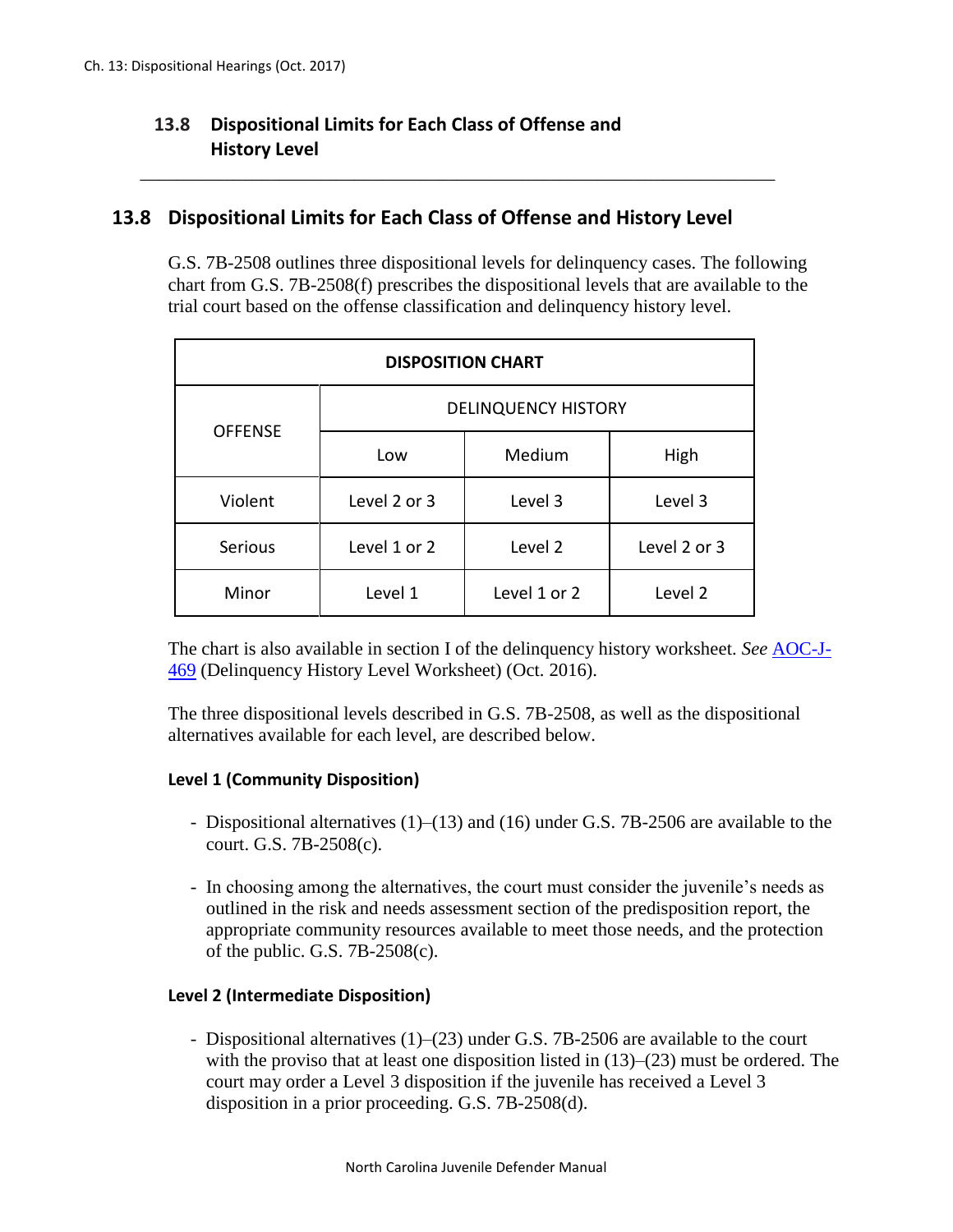- *-* The standard for determination of the appropriate disposition is the same as for a Level 1 disposition. G.S. 7B-2508(d).
- *-* The court may impose a Level 2 disposition even if the juvenile is subject to a Level 3 disposition if the court makes written findings that substantiate extraordinary needs of the juvenile. G.S. 7B-2508(e).

### **Level 3 (Commitment)**

- *-* Only alternative (24), commitment to the Division of Juvenile Justice of the Department of Public Safety, is allowed as a disposition under Level 3. G.S. 7B-2508(e); *see also infra* Chapter 15, Commitment to the Division of Adult Correction and Juvenile Justice.
- *-* The court may order a Level 3 disposition if the juvenile has four or more separate adjudications of delinquency. G.S.  $7B-2508(g)$ . The prior adjudications must be non-overlapping, that is, the juvenile must have committed each successive offense after being adjudicated of the preceding offense. *Id*.
- *-* If the juvenile is subject to a Level 2 disposition based on the offense classification and the delinquency history level, the court may order a Level 3 disposition if the juvenile has previously received a Level 3 disposition in a prior juvenile case. G.S. 7B-2508(d).
- If the juvenile is subject to a Level 2 disposition based on the offense classification and the delinquency history level, the court may order a Level 3 disposition if the court, after notice and a hearing, finds by the greater weight of the evidence that the juvenile has violated the conditions of probation. G.S. 7B-2510(e).

*See supra* § 13.6B, Statutory Categories; s*ee also* Janet Mason, [Determining](http://www.ncids.org/JuvenileDefender/Training%20Seminars/2007%20New%20Juvenile%20Defender%20Program/09%20Mason%20-%20dispositions%20navigating%20the%20chart%20pp2-8.pdf)  [Dispositional Options for Delinquent](http://www.ncids.org/JuvenileDefender/Training%20Seminars/2007%20New%20Juvenile%20Defender%20Program/09%20Mason%20-%20dispositions%20navigating%20the%20chart%20pp2-8.pdf) Juveniles, 2007 New Juvenile Defender Program (UNC School of Government).

**Consolidation of offenses.** If a juvenile is adjudicated delinquent for more than one offense during a single session of court, the court must consolidate the offenses for disposition and impose a single disposition for the consolidated offenses based on the class of offense and delinquency history level for the most serious offense. G.S. 7B-2508(h).

The term "session" is not defined in the Juvenile Code. The Court of Appeals has indicated that "session" refers to a week-long period in juvenile court. *In re D.R.H.*, 194 N.C. App. 166, 169 (2008). If the juvenile is adjudicated for multiple offenses during separate sessions of court but a single disposition hearing is held for all of the offenses, the court may still consolidate the offenses for disposition.